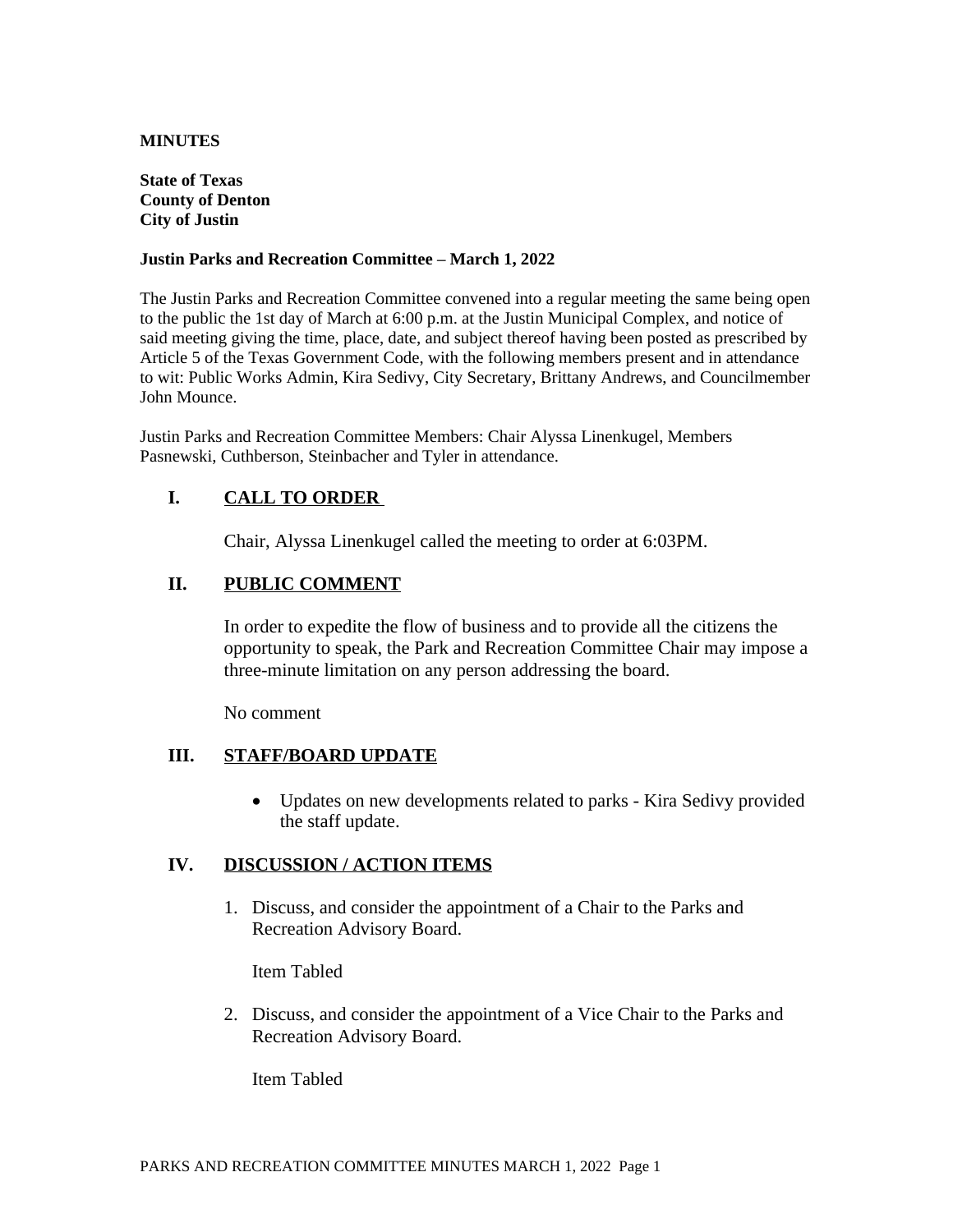3. Discuss, and consider recommending current applicant to City Council for appointment.

Member Pasnewski moved to approve the recommendation to City Council of Mr. Gonzales for appointment.

Seconded by: Member Steinbacher Aye votes: Members Pasnewski, Steinbacker, Cuthbertson, Tyler, and Linenkugel Motion carries

4. Discuss, and consider recommendation to present Hello Lamppost to City Council.

Item Tabled

5. Discussion regarding a Veterans Memorial.

No action

6. Discuss fundraising.

Item Tabled

# **V. CONSENT**

7. Consider and take apprpriate action to approve Parks and Recreation Board minutes dated February 1, 2022.

No action

## **VI. FUTURE AGENDA ITEMS**

## **VII. ADJOURNMENT**

Motion to adjourn at 8:30 PM

Passed and approved on the 3rd day of May 2022.

SEAL:

#### **Brittany Andrews**